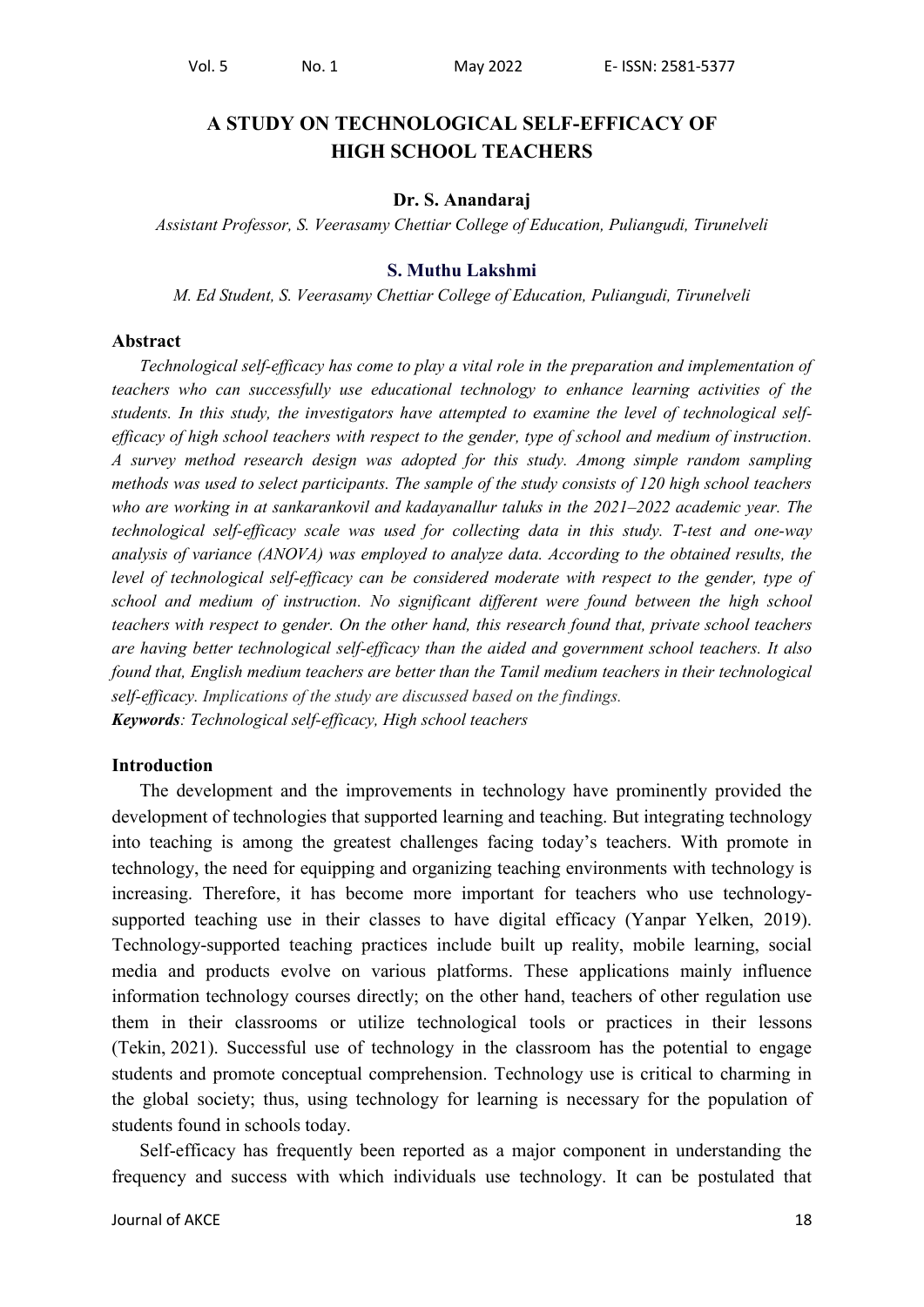teachers' beliefs concerning their capacity to work successfully with technology in general are directly related to their combination of technology in teaching. Consequently, the evaluation of technology self-efficacy is a useful standard of teacher education programs' sucess in preparing graduates to use instructional technology.

### **Need and Significance of the Study**

Today we are living in the modern world which was fully controlled and occupied by technology. Everything becomes comfort and easier by the advent of technology in this modern era. Technology integration in learning is much more importance because we able to get connect to the students everywhere in the world like remote areas where we can offer courses while integrating technology, it promotes motivation and enthusiastic in learning. So students could able to get an idea more on practical than theoretical.

Technology self-efficacy, for purposes of this study, referred to teachers "belief in their ability to integrate technology into their classroom successfully. Also, note that technology integration for purposes of this study involved going beyond using technology for administrative or housekeeping tasks such as record keeping, taking attendance, sending emails, or presenting information via a Power Point presentation. Technology integration referred to the actual and deliberate fusing of technology tools into both teaching and learning aspects of the classroom. Teachers may integrate technology through online blogging activities, creating websites for interactive use with their students, creating original products through the medium of various computer software programs, etc. Finally, factors influencing technology referred to specifically identified reasons or aspects that played a role in developing a teacher"s level of technology self-efficacy. Therefore the investigator undertakes a study on technological self-efficacy of high school teachers.

### **Objectives of the Study**

The researcher has framed the following objectives for the present study.

- 1. To find out the level of technological self-efficacy of high school teachers.
- 2. To find whether there is any significant difference between male and female teachers in their technological self-efficacy.
- 3. To find whether there is any significant difference among government, aided and private school teachers in their technological self-efficacy.
- 4. To find whether there is any significant difference between Tamil and English medium school teachers in their technological self-efficacy.

### **Null Hypotheses**

- 1. There is no significant difference between male and female teachers in their technological self-efficacy.
- 2. There is no significant difference among government, aided and private school teachers in their technological self-efficacy.
- 3. There is no significant difference between Tamil and English medium school teachers in their technological self-efficacy.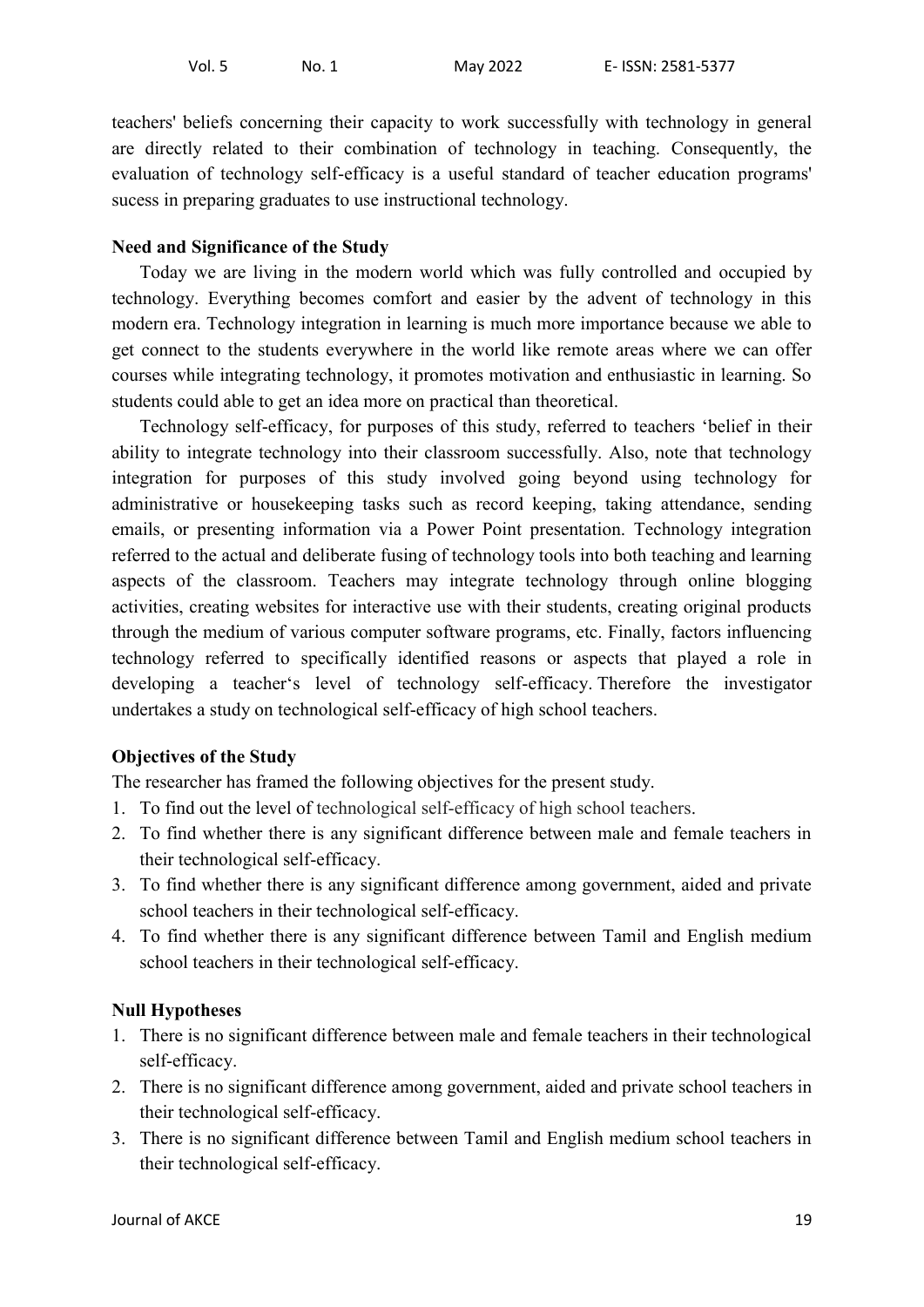#### **Methodology**

The researcher used the survey method for the present study. For data collection, the investigator used "The technological self-efficacy scale" which comprised34 statements, which was developed and validated by Muthulakshmi (investigator) and Anandaraj (Research supervisor) in 2021. The population for the study includes all the high school teachers who are working in government, aided, and private schools of sankarankovil and kadayanallur taluks, Tamil Nadu. From the population, the investigator selected 120 school teachers as sample from 16 high and higher secondary schools in sankarankovil and kadayanallur Taluks by using simple random sampling technique. The data were analyzed using Mean, Standard Deviation, 't' test, and 'F' test.

#### **Analysis of the Data**

The data were subjected to statistical treatment leading to the findings, which may satisfy the requirements of the objectives of the study.

| $\frac{1}{2}$ . The strategy of $\frac{1}{2}$<br>Variable |            |                |                  |      |      |  |
|-----------------------------------------------------------|------------|----------------|------------------|------|------|--|
|                                                           | Low        | Moderate       | <b>High</b>      |      |      |  |
|                                                           | Male       | N <sub>0</sub> | 3                | 40   | 8    |  |
| Gender                                                    |            | $\frac{0}{0}$  | 5.9              | 78.4 | 15.7 |  |
|                                                           | Female     | N <sub>o</sub> | $\overline{7}$   | 53   | 9    |  |
|                                                           |            | $\frac{0}{0}$  | 10.1             | 76.8 | 13.0 |  |
| <b>Type of school</b>                                     | Government | N <sub>o</sub> | 5                | 31   | 1    |  |
|                                                           |            | $\frac{0}{0}$  | 13.5             | 83.8 | 2.7  |  |
|                                                           | Aided      | N <sub>o</sub> | $\overline{4}$   | 53   | 3    |  |
|                                                           |            | $\frac{0}{0}$  | 6.7              | 88.3 | 5.0  |  |
|                                                           | Private    | N <sub>o</sub> | 1                | 9    | 13   |  |
|                                                           |            | $\frac{0}{0}$  | 4.3              | 39.1 | 56.5 |  |
|                                                           | Tamil      | N <sub>o</sub> | 10               | 92   | 5    |  |
| <b>Medium of</b>                                          | medium     | $\frac{0}{0}$  | 9.3              | 86.0 | 4.7  |  |
| instruction                                               | English    | N <sub>o</sub> | $\boldsymbol{0}$ | 1    | 12   |  |
|                                                           | medium     | $\frac{0}{0}$  | 0.0              | 7.7  | 92.3 |  |

| Table 1: Level of Technological Self-Efficacy of High School Teachers with Respect to |
|---------------------------------------------------------------------------------------|
| <b>Gender, Type of School and Medium of Instruction</b>                               |

It is deduce from the above table that, 5.9% of male teachers have low, 78.4% of them have moderate and 15.7% of them have high level of technological self-efficacy. 10.1% of female teachers have low, 76.8% of them have moderate and 13.0% of them have high level of technological self-efficacy.

13.5% of government school teachers have low, 83.8% of them have moderate and 2.7% of them have high level of technological self-efficacy. 6.7%aided schoolteachers have low, 88.3% of them have moderate and 5.0% of them have high level of technological selfefficacy. 4.3% of private school teachers have low,39.1% of them have moderate and 56.5% of them high level of technological self-efficacy.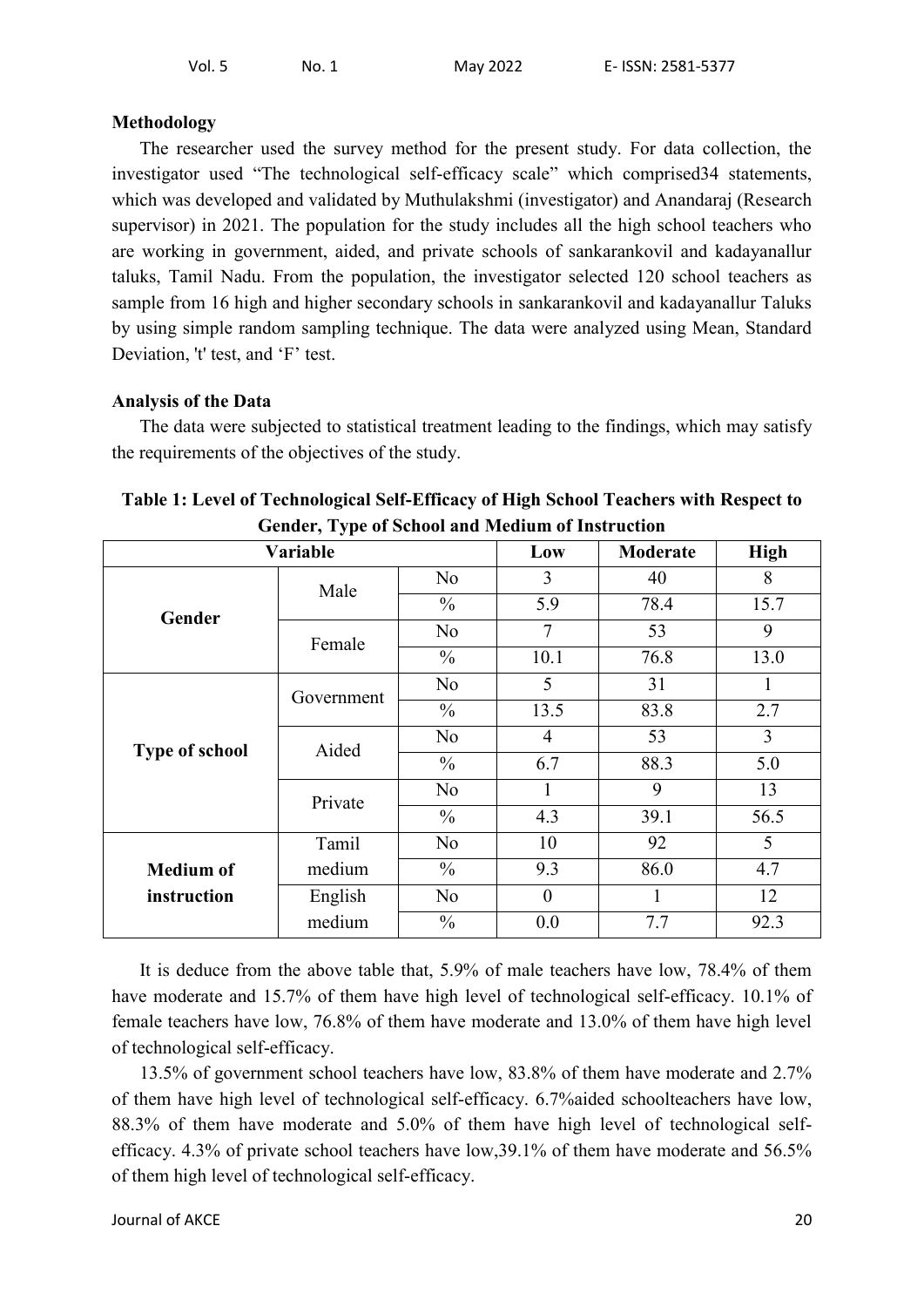9.3% of Tamil medium school teachers have low,86.0% of them have moderate and 4.7% of them high level of technological self-efficacy.0.0% of English medium school teachers have low, 7.7% of them have moderate and 92.3% of them high level of technological selfefficacy.

**Ho1:** There is no significant difference between male and female teachers in their technological self-efficacy.

| Teenhological Sen-Emicacy |    |             |           |                                |                |
|---------------------------|----|-------------|-----------|--------------------------------|----------------|
| Gender                    |    | <b>Mean</b> | <b>SD</b> | <b>Calculated</b><br>'t' value | <b>Remarks</b> |
| Male                      |    | 57.45       | 3.568     | 1.406                          | NS             |
| Female                    | 69 | 56.45       | 4.217     |                                |                |

**Table 2: Difference Between Male and Female Teachers in their Technological Self-Efficacy**

(at  $5\%$  level of significance the table value of 't' is  $1.97$ , NS - Not Significant)

It is inferred from the above table that, there is no significant difference between male and female teachers in their technological self-efficacy.

**Ho2:** There is no significant difference among government, aided and private school teachers in their technological self-efficacy.

**Table 3: Difference Among Government, Aided and Private School Teachers in their Technological Self-Efficacy**

| Source of<br>Variation | Sum of<br><b>Squares</b> | Degrees of<br>freedom | Variance<br>estimated | Calculated 'F'<br>value | <b>Remarks</b> |
|------------------------|--------------------------|-----------------------|-----------------------|-------------------------|----------------|
| <b>Between</b>         | 415.380                  |                       | 207.690               | 16.647                  |                |
| Within                 | 1459.745                 | 17                    | 12.476                |                         |                |

(at 5% level of significance, for  $(2,117)$  df the table value of 'F' is 3.06, S -Significant)

It is inferred from the above table that, there is significant difference among government, aided and private high school teachers in their technological self-efficacy.

The Tukey test result shows that, the private school teachers (mean  $= 60.70$ ) are having better technological self-efficacy than the aided (mean = 55.98) and government school teachers (mean  $= 55.95$ ).

**Ho3:** There is no significant difference between Tamil and English medium school teachers in their technological self-efficacy.

**Table 3: Difference Between Tamil and English Medium School Teachers in their Technological Self-Efficacy**

| <b>Medium of</b><br>Instruction |     | Mean  | SD    | Calculated 't'<br>value | <b>Remarks</b> |
|---------------------------------|-----|-------|-------|-------------------------|----------------|
| Tamil                           | 107 | 55.97 | 3.036 | 10.103                  | N              |
| English                         | ∼ו  | 64.31 | 2.780 |                         |                |

(at 5% level of significance the table value of  $t$  is 1.97, S -Significant)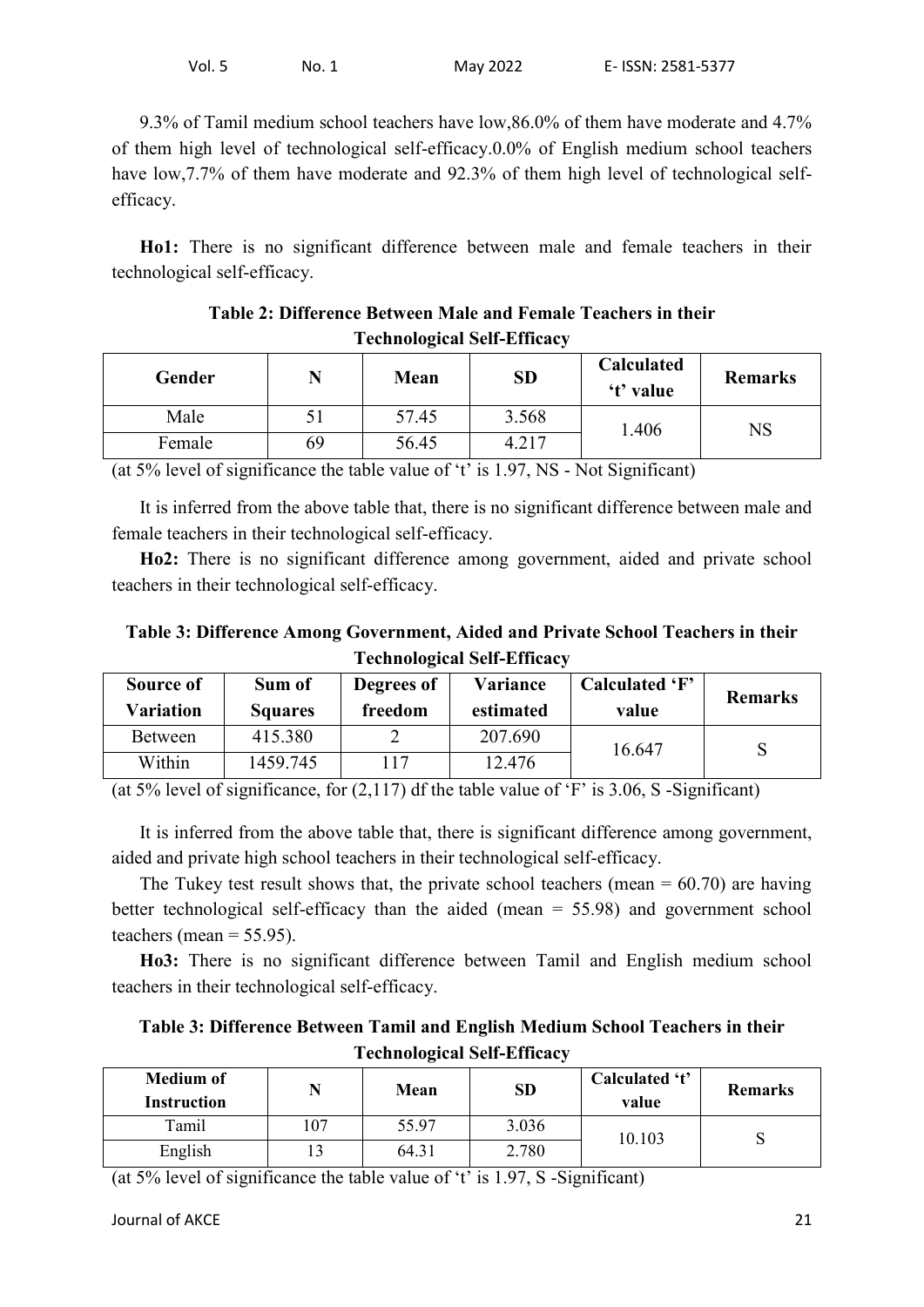It is inferred from the above table that, there is significant difference between Tamil and English medium school teachers in their technological self-efficacy. While comparing the mean scores of Tamil and English medium teachers, English medium teachers (mean = 64.31) are better than the Tamil medium teachers (mean  $=$  55.97) in their technological selfefficacy.

## **Findings of the Study**

The findings derived from the study are:

- 1. The level of technological self-efficacy of high school teachers is found to be moderate with respect to the gender, type of school and Medium of instruction.
- 2. There is no significant difference between male and female teachers in their technological self-efficacy
- 3. Private school teachers are having better technological self-efficacy than the aided and government school teachers.
- 4. English medium teachers are better than the Tamil medium teachers in their technological self-efficacy.

## **Educational Implications**

Technological developments have prominently supported the teaching-learning process in an effective manner. Hence, integrating technology in all the subjects has offered a potential to revive and change process of education. In this research, the investigators found that, private school teachers have better technological self-efficacy than aided and government school teachers. This may be due to the fact that private school teachers are provided training and continued supports after training have significantly higher self-efficay and confidence to integrate technology for learning. This research also found that English medium teachers are better than the Tamil medium teachers in their technological self-efficacy. This may be due to the fact that English medium teachers are able to understand the terms and conditions used in the applications at the same time as able to handle the technology very easily. So, teachers should use computer and smart phone based teaching methodologies like online learning platforms, argumented reality, online tutorial systems and virtual classrooms for their academic subject activities. These activities will also be helpful to improve the technological self-efficacy of the teachers. Hence, this research suggests teachers should equip themselves by learning the online courses through a reputed platform, so that they can acquire and update their technological knowledge.

### **References**

1. Açikgül, K. (2020). The effect of technological pedagogical content knowledge game activities supported micro-teaching practices on Preservice mathematics teachers' selfefficacy perception. *Acta Didactica Napocensia*, *13*(2), 157-173, Doi:10.24193/ adn.13.2.11